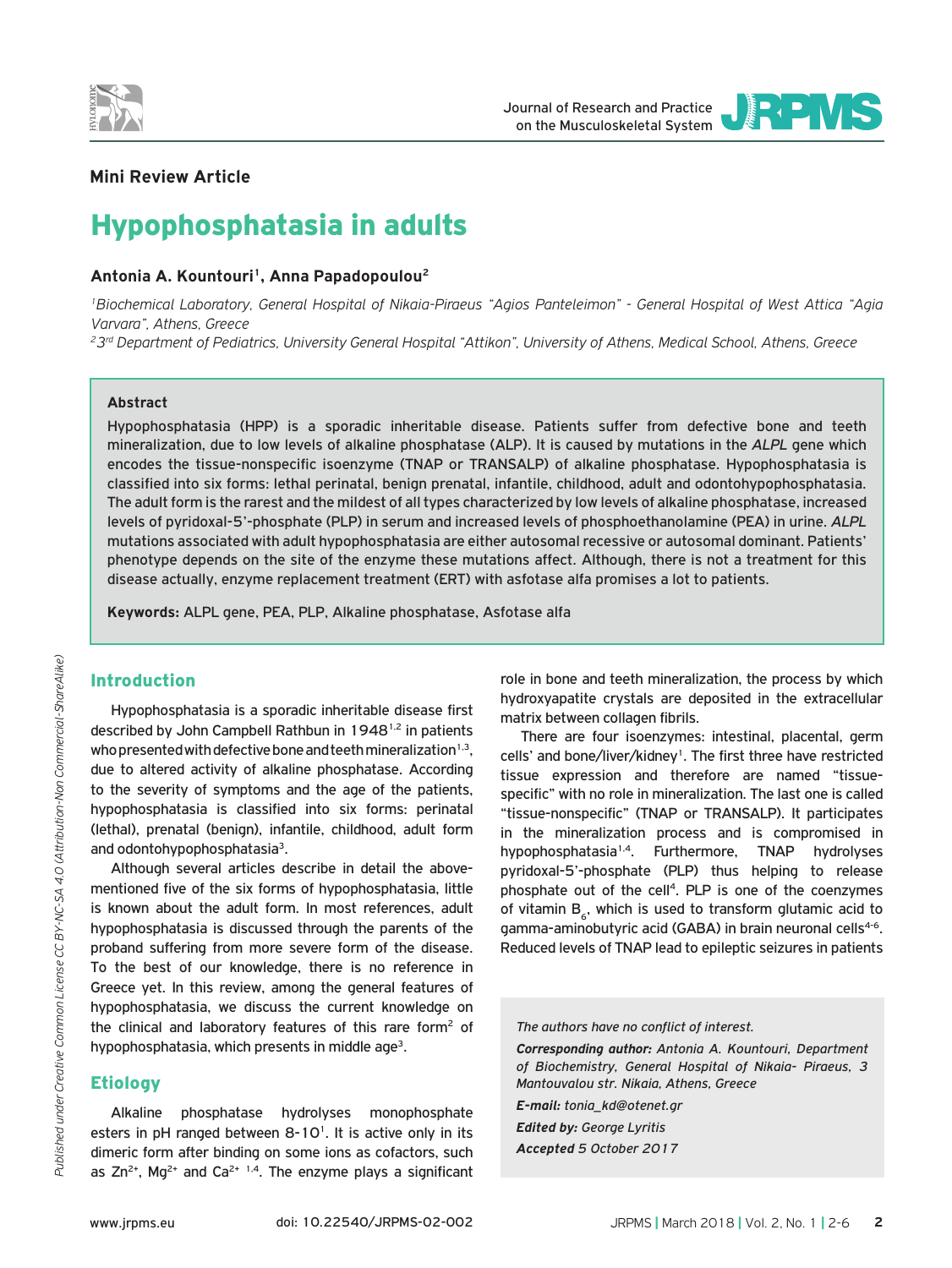with hypophosphatasia because of lack of hydrolysed PLP in the neuronal cells<sup>1</sup>. Seizures in patients with hypophosphatasia may also be associated with increased intracranial pressure because of craniosynostosis<sup>1</sup>.

The tissue-nonspecific isoenzyme is encoded by the ALPL gene (ALP-Liver)<sup>7-9</sup> which is located on the short arm of chromosome 1  $(1p36.1-34)^1$ . Mutations in the *ALPL* gene lead to defective enzyme activity and thus to hypophosphatasia. Over 300 mutations have been described up to date<sup>1</sup>. Most of them are missense mutations. The increased number of genetic alterations and the different pattern of inheritance recorded (autosomal dominant or autosomal recessive) complicate the correlation with the clinical phenotypes<sup>1</sup>.

Hypophosphatasia follows either an autosomal or recessive pattern of inheritance. The severe forms of hypophosphatasia (perinatal lethal, infantile and childhood) are generally inherited by an autosomal recessive (AR) mode whereas the milder forms (adult and odontohypophosphatasia) follow both autosomal recessive and autosomal dominant (AD) trait<sup>4,10</sup>. In AR case there is a chance of 25% for an adult to develop hypophosphatasia while in AD cases the chance is raised to 50%<sup>11</sup>.

The gene associated with the disease is the *ALPL* including 12 exons<sup>3</sup> in a 50kb region<sup>1,12</sup>. Most mutations reported are missense  $(75.5\%)$ <sup>13</sup> while other types of mutations acquire a lower frequency (small deletions 10,5%, splicing 6%, nonsense 4%, small insertions 2% and complex insertions/ deletions, large deletions, and regulatory sequence mutations  $1\%$  or less)<sup>13</sup>.

#### Incidence and prevalence

Today, the incidence of severe forms of hypophosphatasia is considered to be approximately 1/300.000 cases in Europe, while in Canada is  $1/100.000$  live births<sup>14</sup>. Moderate forms of the disease among Europeans account for 1/6.370 cases<sup>14</sup>. It is noticeable that in the United States, hypophosphatasia is more frequent among white people than among black people<sup>14</sup>, while in Africa, no case has been reported yet<sup>11</sup>. Hypophosphatasia has been reported in Hispanic and Chinese people and two TNSALP founder mutations are recognized to cause severe hypophosphatasia in the Japanese<sup>9</sup>.

## Clinical manifestations

As it has already mentioned, clinical features of hypophosphatasia depend on the form.

In the lethal perinatal form, patients have the most severe manifestations<sup>1</sup> as it is shown in utero and resulting in stillbirth or death soon after birth<sup>4</sup>. Infants who survive a few days have respiratory problems due to hypoplastic lungs and rachitic deformities of the chest<sup>2</sup>, apnea, seizures<sup>2</sup> and show shortened and deformed limbs<sup>1</sup> because of the poorly mineralized bones<sup>14</sup>.

However, in some cases, patients show a spontaneous

improvement<sup>2</sup> after birth (benign prenatal form)<sup>1,15</sup>. They have short and bowing limbs and often dimples overlaying the long bones deformities<sup>2</sup>, but some ultrasounds reveal progressive improvement of the skeletal deformities and mineralization during the third trimester of the pregnancy<sup>2</sup>.

In infantile form, patients may appear normal at birth<sup>2</sup>. The clinical symptoms of hypophosphatasia are generally less severe than the perinatal and appear before the age of six months<sup>1,15</sup>. Patients have respiratory complications due to rachitic deformities of the chest<sup>2</sup>. Increased intracranial pressure may be occur despite of premature craniosynostosis<sup>2</sup>. Radiographs show rachitic changes in the metaphyses and widespread demineralization<sup>2</sup>. Patients may have hypercalcemia and hypercalciuria<sup>11</sup> which may lead to renal damage<sup>2</sup>. These symptoms may be reduced later in their lives. Without some kind of treatment, approximately, half of the cases die at the age of nine months<sup>15</sup>.

The childhood form, appears after six months of age and has milder manifestations<sup>1</sup>. Skeletal deformities, such as dolichocephalic skull and enlarged joins, short stature and waddling gait, a delay in walking are some of the clinical symptoms of this form<sup>2</sup>. Intracranial hypertention, fractures and bone pain may coexist as well premature loss of dentition, usually of the incisor teeth, is common<sup>2</sup>.

Odondohypophosphatasia is a dental disease without any other abnormalities of the skeletal system<sup>2</sup>. Patients lose their fully rooted teeth very early<sup>3</sup>. The anterior deciduous teeth, especially the incisors, are more likely to be affected<sup>3</sup>. Dental X-rays reveal reduced alveolar bone, enlarged pulp chambers and root canals<sup>2</sup>. Also, examination of teeth shows a reduction of cementum which is higher in the severe forms of hypophosphatasia<sup>11</sup>.

# Hypophoshatasia in adults Clinical and biochemical features

Hypophosphatasia patients' first symptom is, generally, a foot pain due to a stress fracture of the metatarsals<sup>16</sup> which sometimes is recurrent and poorly healing<sup>4</sup>. A thigh pain due to pseudofractures of the femur<sup>3</sup> (Looser Zones)<sup>11</sup> may also be a symptom. As mentioned above, only a few cases have been reported in adult hypophosphatasia. Women are more likely to develop hypophosphatasia than men whereas there are also young people among patients. Patients may have short stature<sup>3</sup> or they lose their mature dentition very early<sup>11</sup>. The presence of osteomalacia may help distinguishing adulthood hypophosphatasia from odontohypophosphatasia<sup>11</sup>. Skeletal deformities and dental problems are mentioned in half of the cases and they are relevant with the severity of the disease. Some patients present rickets and early loss of deciduous teeth in childhood<sup>3,16</sup>. Others suffer from chondrocalcinosis and pseudogout later in life<sup>3</sup>. Almost always women present low bone mass and crystal arthropathy<sup>15</sup>. Furthermore, histological examination of bones shows features of rachitis with skeletal deformities while some histochemical tests on osteoclasts show absence of alkaline phosphatase activity<sup>11</sup>.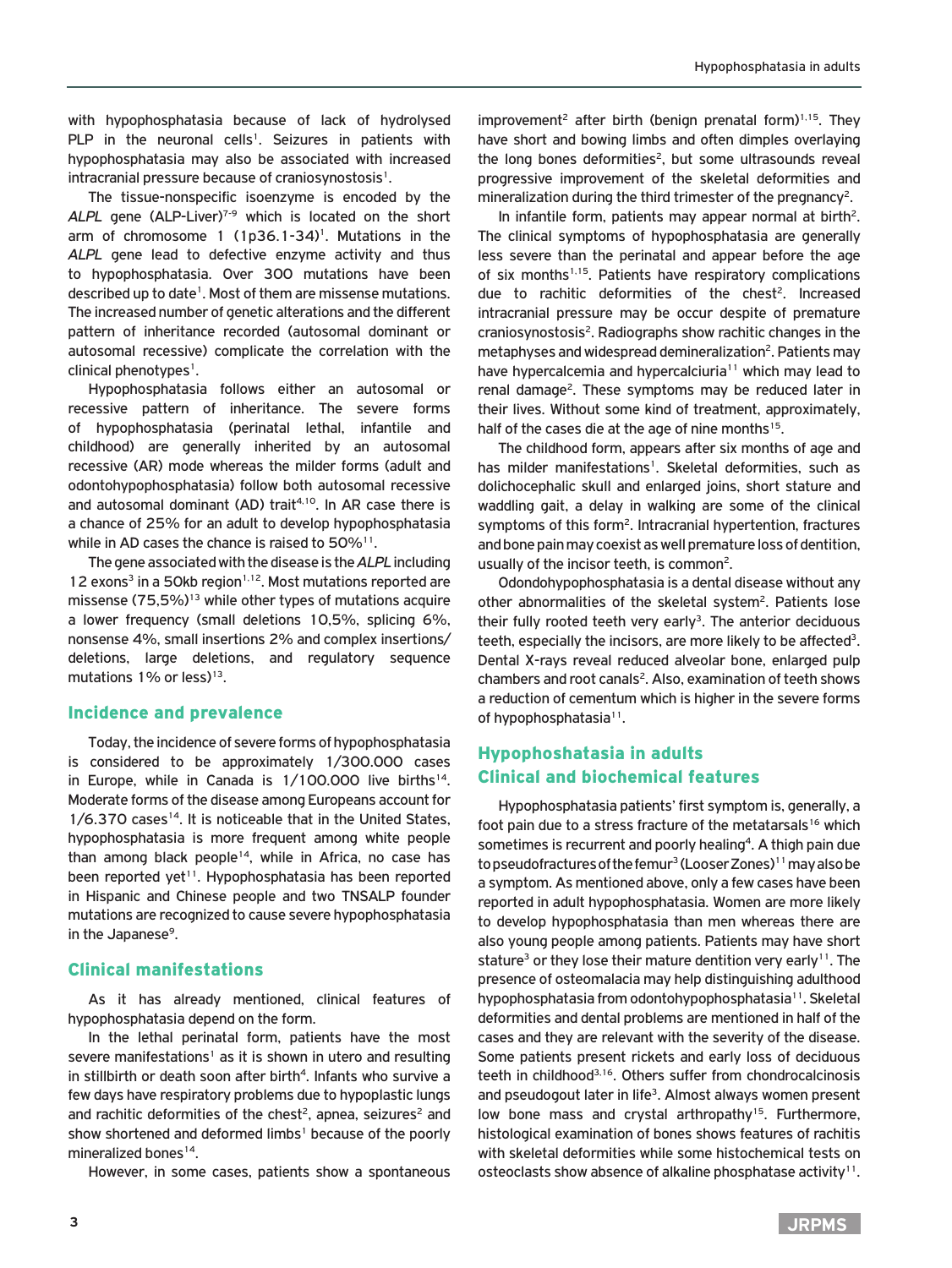| Case<br><b>Report</b> | <b>Sex</b><br>Age | <b>Serum ALP</b>          | <b>Serum PLP</b>        | <b>Urine PEA</b>                   | <b>Serum</b><br>PP. | Skeletal*<br><b>Problems</b>     | Dental**<br><b>Problems</b>      | <b>References</b>                                              |
|-----------------------|-------------------|---------------------------|-------------------------|------------------------------------|---------------------|----------------------------------|----------------------------------|----------------------------------------------------------------|
| 1                     | F/23              | 4<br>$(15 - 60U/L)$       | >250<br>(35-107nmol/L)  | 79.2<br>$($ <11.3 $µ$ mol/mmol cr) | na                  | $^+$                             | $^+$                             | Macfarlane JD et al, 1992<br>Am.J.Med.Genetics <sup>22</sup>   |
| $\overline{2}$        | F / 23            | 4<br>$(15 - 60U/L)$       | >250<br>(35-107nmol/L)  | 82.6<br>(<11.3µmol/mmol cr)        | na                  |                                  | $\qquad \qquad +$                | Macfarlane JD et al, 1992<br>Am.J.Med.Genetics <sup>22</sup>   |
| 3                     | F/36              | $39\downarrow$            | 37 <sup>1</sup>         | 1651                               | na                  | na                               | $\qquad \qquad +$                | Hu JC-C et al, 2000<br>Eur.J.Oral Sci <sup>23</sup>            |
| 4                     | M/64              | $40\sqrt{ }$              | $41$ $\uparrow$         | $\mathsf{N}$                       | na                  | $\qquad \qquad +$                | $\begin{array}{c} + \end{array}$ | Hu JC-C et al, 2000<br>Eur.J.Oral Sci <sup>23</sup>            |
| 5                     | F/60              | $37\sqrt{ }$              | 721                     | 2781                               | na                  | na                               | na                               | Hu JC-C et al, 2000<br>Eur.J.Oral Sci <sup>23</sup>            |
| 6                     | M/25              | $37\sqrt{ }$              | 52 <sup>1</sup>         | 5381                               | na                  | na                               | na                               | Hu JC-C et al, 2000<br>Eur.J.Oral Sci <sup>23</sup>            |
| 7                     | M/58              | $33\sqrt{ }$              | 52 <sup>1</sup>         | 512                                | na                  | na                               | na                               | Hu JC-C et al, 2000<br>Eur.J.Oral Sci <sup>23</sup>            |
| 8                     | M/42              | $41\sqrt{ }$              | 57                      | 1751                               | na                  | na                               | na                               | Hu JC-C et al, 2000<br>Eur.J.Oral Sci <sup>23</sup>            |
| 9                     | F/39              | 18<br>$(30-120U/L)$       | na                      | $\uparrow$                         | na                  | $\overline{\phantom{a}}$         | $^+$                             | Herasse M.et al, 2003<br>J.Med.Genetics <sup>24</sup>          |
| 10                    | F/38              | 29<br>(47-147U/L)         | na                      | na                                 | na                  | na                               | $\qquad \qquad +$                | Herasse M.et al. 2003<br>J.Med.Genetics <sup>24</sup>          |
| 11                    | F/na              | 32<br>(30-107U/L)         | na                      | 138<br>(20-100µmol/gr cr           | na                  | na                               | na                               | Herasse M.et al, 2003<br>J.Med.Genetics <sup>24</sup>          |
| 12                    | F/27              | 6<br>$(30-110u/L)$        | na                      | na                                 | na                  | $^+$                             | $^+$                             | Chou YY et al, 2005,<br>Kaohsiung J.Med.Sci <sup>25</sup>      |
| 13                    | F/33              | ↓                         | $\uparrow$              | $\mathsf{N}$                       | na                  | na                               | na                               | Luong KV et al, 2005,<br>Am.Nutr.Metab <sup>26</sup>           |
| 14                    | F/64              | $\downarrow$              | $\uparrow$              | na                                 | $\uparrow$          | $\qquad \qquad +$                | na                               | Khandwala HM, 2006,<br>Endocr.Pract <sup>27</sup>              |
| 15                    | F/56              | $10 - 24$<br>(40-150IU/L) | $\uparrow$              | na                                 | $\uparrow$          | $\begin{array}{c} + \end{array}$ | na                               | Whyte et al, 2007, J.Clin.<br>Endocr.Metab <sup>18</sup>       |
| 16                    | F/53              | $6 - 8$<br>(30-120IU/L)   | >1000<br>(35-110nmol/L) | 52<br>(5-18µmol/mmol cr)           | na                  | $^+$                             | $\begin{array}{c} + \end{array}$ | Gagnon C et al, 2010,<br>J.Clin.Endocrinol.Metab <sup>28</sup> |
| 17.                   | M/32              | 104<br>$(115-359I U/L)$   | na                      | 96 (29.1-75.6nmol/<br>mg cr)       | na                  | $^{+}$                           |                                  | Lida K et al, 2012, J. Bone<br>Miner.Metab <sup>29</sup>       |
| 18                    | F/43              | ↓                         | $\uparrow$              | ${\sf N}$                          | na                  |                                  |                                  | Guanabens N et al, 2014,<br>J.Bone Miner.Res <sup>30</sup>     |
| 19                    | F/50              | ↓                         |                         | $\mathsf N$                        | na                  |                                  |                                  | Guanabens N et al, 2014,<br>J.Bone Miner.Res <sup>30</sup>     |
| 20                    | F/53              |                           | ↑                       | $\mathsf N$                        | na                  |                                  |                                  | Guanabens N et al, 2014,<br>J.Bone Miner.Res <sup>30</sup>     |

*\* : femur fractures, repeated fractures, pseudofractures, joints and periarticular pains, arthritis. \*\*: early loss of primary or permanent teeth. na: not available. N: normal value.*

**Table 1.** Reported cases of hypophosphatasia in adults.

The biochemical findings of the disease as well as dental and skeleton manifestations of these patients are listed on Table 1. Generally, biochemical measurements show decreased levels of ALP in all patients, even though ALP reference values differ between studies. However, under particular conditions such as pregnancy (last trimester), hepatobiliary disease, some orthopedic surgeries, and fractures the levels of ALP may be temporarily increased in serum<sup>14</sup> and therefore the diagnosis of hypophosphatasia may be confused<sup>14</sup>. This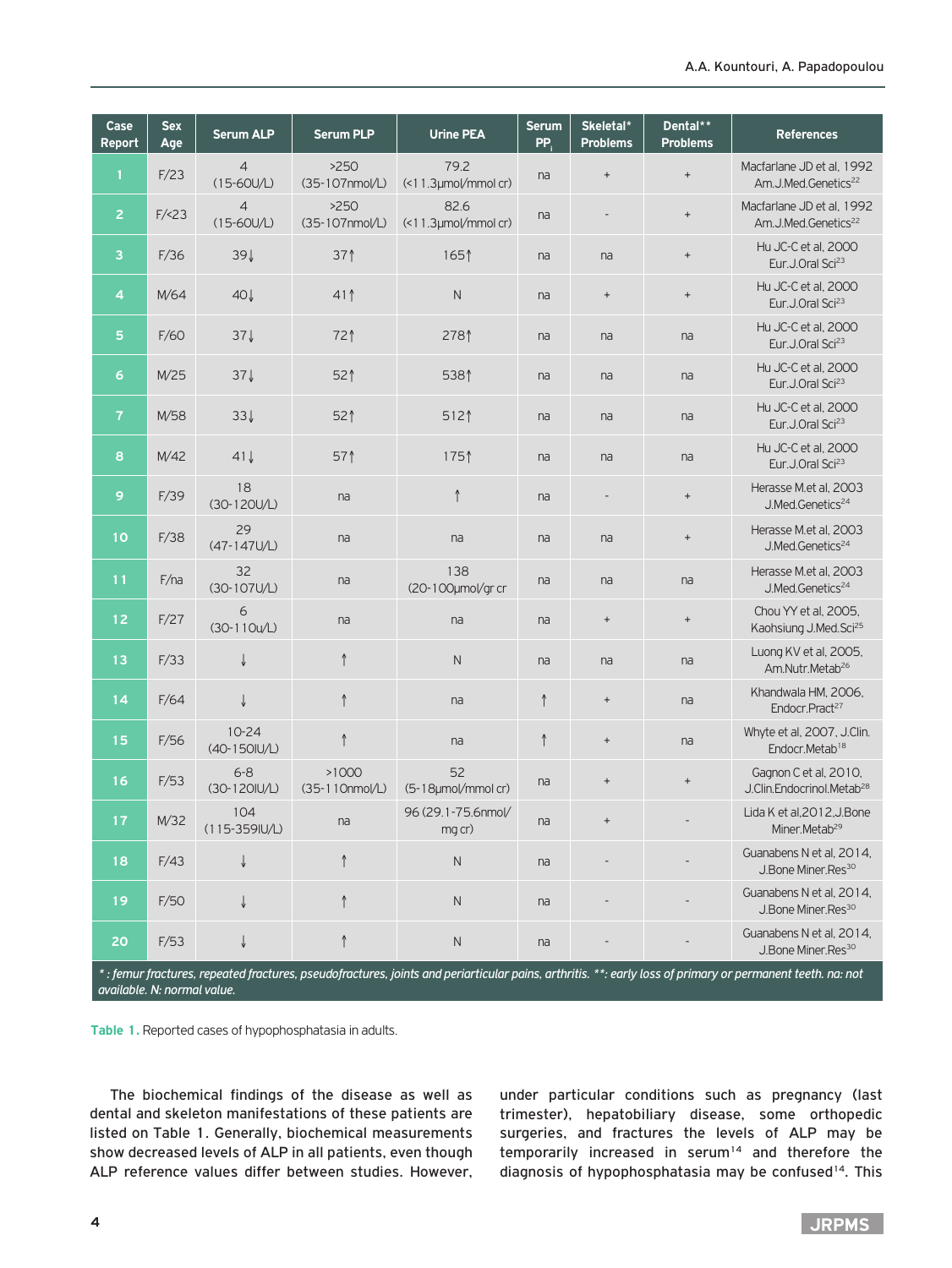problem can be resolved with quantitation of alkaline phosphatase's isoenzymes in serum $14$ .

Other factor that may be indicative of the disease are the increased levels of phosphoethanolamine (PEA) in urine $11,17$ . However, measurement of PEA is not pathognomonic<sup>6</sup>. As shown in Table 1, some cases show normal levels of PEA (cases 13, 18-20). Furthermore, levels of pyridoxal-5'-phosphate (PLP) in plasma are also elevated. This measurement is a sensitive indicator $6,11$  and patients who take supplements of vitamin  $B_6$  may have false increased levels of PLP6,11. It has been suggested that levels of inorganic pyrophosphate (PP<sub>i</sub>) in plasma may be increased in hypophosphatasia but it is not known whether this increase in plasma reflects accumulation of PP $_{\sf i}$  in bones $^{\sf 6}$ . PPi levels are not available in most hypophosphatemic cases reported. We found only two cases in the literature with increased PP. levels. Measurement of PP $_{\sf i}$  is not frequent and assays are carried out in research laboratories.

## Genotype-phenotype correlation

Several efforts have been made to establish a relationship between genotype and phenotype in hypophosphatasia, but it is not fully understood. Siblings have been reported with different phenotypes<sup>15</sup> and most patients have unique genotypes<sup>7</sup>. Generally, the severity depends on the region of the protein in which mutations have occurred<sup>1</sup>. Mutations found in the active region of the molecule are related to severe phenotype<sup>3</sup>. Furthermore, phenotype depends on the type of mutation at residues of the enzyme and the stability of the molecule1. Patients with mild hypophosphatasia carry at least one mutation that exhibits significant residual enzymatic activity, as it is shown when tested, while in severe hypophosphatasia patients carry mutations that usually do not product enzymatic activity2.

Some studies show that in severe cases of the disease the missense mutations produce a mutant protein that failed to reach the cell membrane. On the contrary, in mild hypophosphatasia the mutant protein is found to be partially correctly localized to the cell membrane2.

Although no clear genotype-phenotype relationship has been established, genetic analysis of the *ALPL* gene may help in the establishment of the diagnosis<sup>13</sup>, especially in the cases in which biochemical findings and clinical examination are inconclusive. The identification of a mutation in the *ALPL* gene helps distinguishing hypophosphatasia from other skeletal diseases such as osteogenesis imperfecta<sup>3</sup>, cleidocranial dysplasia<sup>17</sup>, osteoporosis (multiple fractures, low bone mass) and osteoarthirtis (crystal arthritis)<sup>15</sup>. Furthermore, through genetic analysis it is easier to offer genetic counseling or perform molecular prenatal diagnosis to families affected by severe forms of the disease<sup>3,13</sup>. On the other hand, it should be noted that the presence of a mutation in the *ALPL* gene is not definitive for the development of hypophosphatasia, as other biochemical and/or clinical symptoms<sup>14</sup> should coexist.

# **Treatment**

There is no treatment that heals hypophosphatasia<sup>3</sup>. The aim of the current therapeutical approaches is supportive in order to relieve patients from the symptoms $3$ . Babies who suffer from thoracic deformities can be relieved with mechanical ventilation<sup>18</sup> and children with severe scoliosis may be needed surgery<sup>18</sup>. Seizures depending on vitamin  $B_6$ can be improved by taking supplementation of this vitamin and hypercalcemia with less dietary Ca<sup>9</sup>. Adults with femoral fractures or pseudofractures become better with loadsharing intramedullary fixation<sup>18</sup> and some other orthopedic technics in the ankle can help them with metatarsal fractures<sup>18</sup>. Treatment with non-steroidal anti-inflammatory drugs seems to have a sort of benefit in patients<sup>18</sup> while teriparatide seems to offer some temporary positive results in adult hypophosphatasia<sup>19-20</sup>.

Adults may, also, have a benefit taking therapy with parathormone (PTH)<sup>18,21</sup>. Doctors must be very careful using bisphosphonates because patients with hypophosphatasia may be worsen<sup>15</sup>.

Enzyme replacement therapy (ERT) with asfotase alfa seems promising a lot<sup>3</sup>. Asfotase alfa is made up of a soluble form of tissue-nonspecific alkaline phosphatase (TNAP) which continues having its enzymatic activity but its glycosylphosphatidylinositol anchor is extacted<sup>1</sup>.

Patients' treatment with asfotase alfa has improved the condition of the individuals as it is found in skeletal radiographs and pulmonary and physical function $21$ . However, there isn't enough experience about its safety in treatment for a long time $22$ . Nowadays, experiments with mice show that gene therapy using marrow cell transplantation or viral vectors carrying ALP may someday cure hypophosphatasia<sup>14</sup>.

### **Conclusions**

Hypophosphatasia is an inheritable bone disease characterized by bone hypomineralization. The diagnosis of the disease may be confirmed through mutational analysis of the *ALPL* gene which encodes the TNAP isoenzyme of alkaline phosphatase. All affected patients have diminished function of one or both of their *ALPL* alleles.

The symptoms of the disease vary depending on the clinical form. Patients with severe forms suffer from respiratory failure, which is the main cause of death.

The adult form is the rarest form of the disease and has milder manifestations. It occurs at middle age and characterized mainly by extremely low levels of ALP in serum, increased levels of PLP in plasma and PEA in urine. Patients suffer from some repeatedly fractures and pseudofractures and early loss of premature or permanent teeth.

Currently, there is no treatment for healing hypophosphatasia, however enzyme replacement therapy (ERT) with asfotase alfa seems promising.